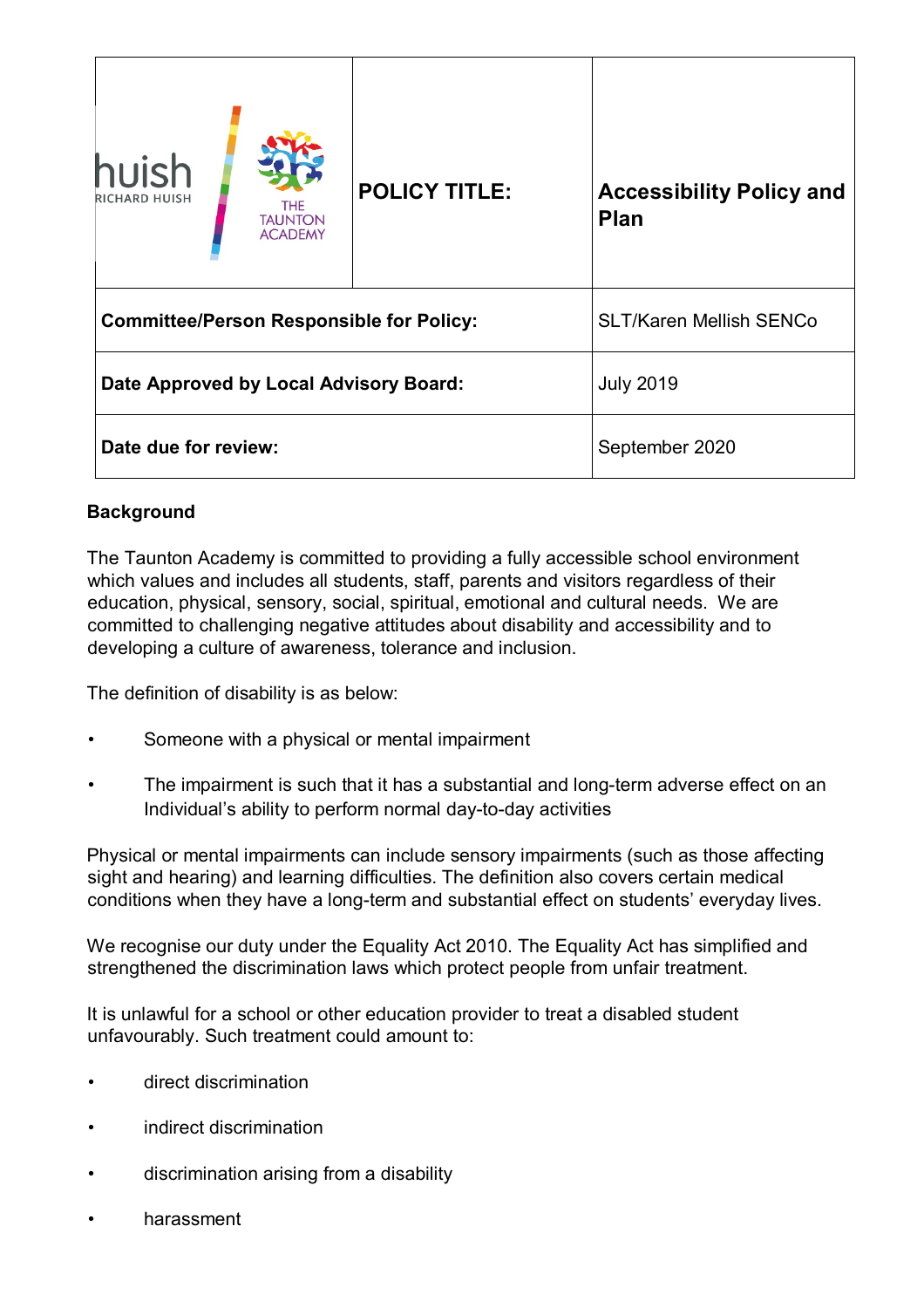Schools and LEAs must:

- not treat disabled students less favourably; and
- take reasonable steps to avoid putting disabled students at a substantial disadvantage (the 'reasonable adjustment' duty)

The Trust and governors have the duty to publish Accessibility Strategies and Plans.

# **Scope of the Plan**

### **This plan covers all three main strands of the planning duty:**

### **1. Improving the physical environment of the school for the purpose of increasing the extent to which disabled students are able to take advantage of education and associated purposes.**

The Taunton Academy is a purpose-built building which has considered the need for access for all. This strand of the planning duty covers aids to improve the physical environment of the school and physical aids to access education. The physical environment includes things such as steps, stairways, kerbs, exterior surfaces and paving, parking areas, building entrances and exits (including emergency escape routes), internal and external doors, gates, toilets and washing facilities, lighting, ventilation, lifts, floor coverings, signs and furniture. Aids to physical access include ramps, handrails, lifts, widened doorways, electromagnetic doors, adapted toilets and washing facilities and blinds.

Physical aids to access education cover things such as ICT equipment, enlarged computer screens and keyboards, specialist desks and chairs and portable aids for children with motor coordination and poor hand/eye skills, such as extra robust scientific glassware and specialist pens and pencils.

The provision of a special piece of equipment or extra assistance will be made through the SEN framework and to a lesser extent through the planning duty which applies to all schools. The distinction between auxiliary aids and services provided through the SEN route and those provided under the planning duty is that the SEN duties relate to the individual, whereas the planning duty relates to the provision of aids or services in terms of the population (and future population) of the school. For example, a student with visual impairment might have low vision aids provided through the EHC Plan, but the school might as a general measure provide blinds and adjustable lighting through the planning duty.

### **2. Increase the extent to which disabled students can participate in schools' curriculum.**

The curriculum is carefully designed to meet the needs of learners and students access a broad and varied curriculum.

This strand of the planning duty will help to improve access to a full, broad and balanced curriculum. It covers a range of elements including ensuring that teaching and learning is accessible through school and classroom organisation and support, especially deployment of staff, timetabling, curriculum options and staff information and training.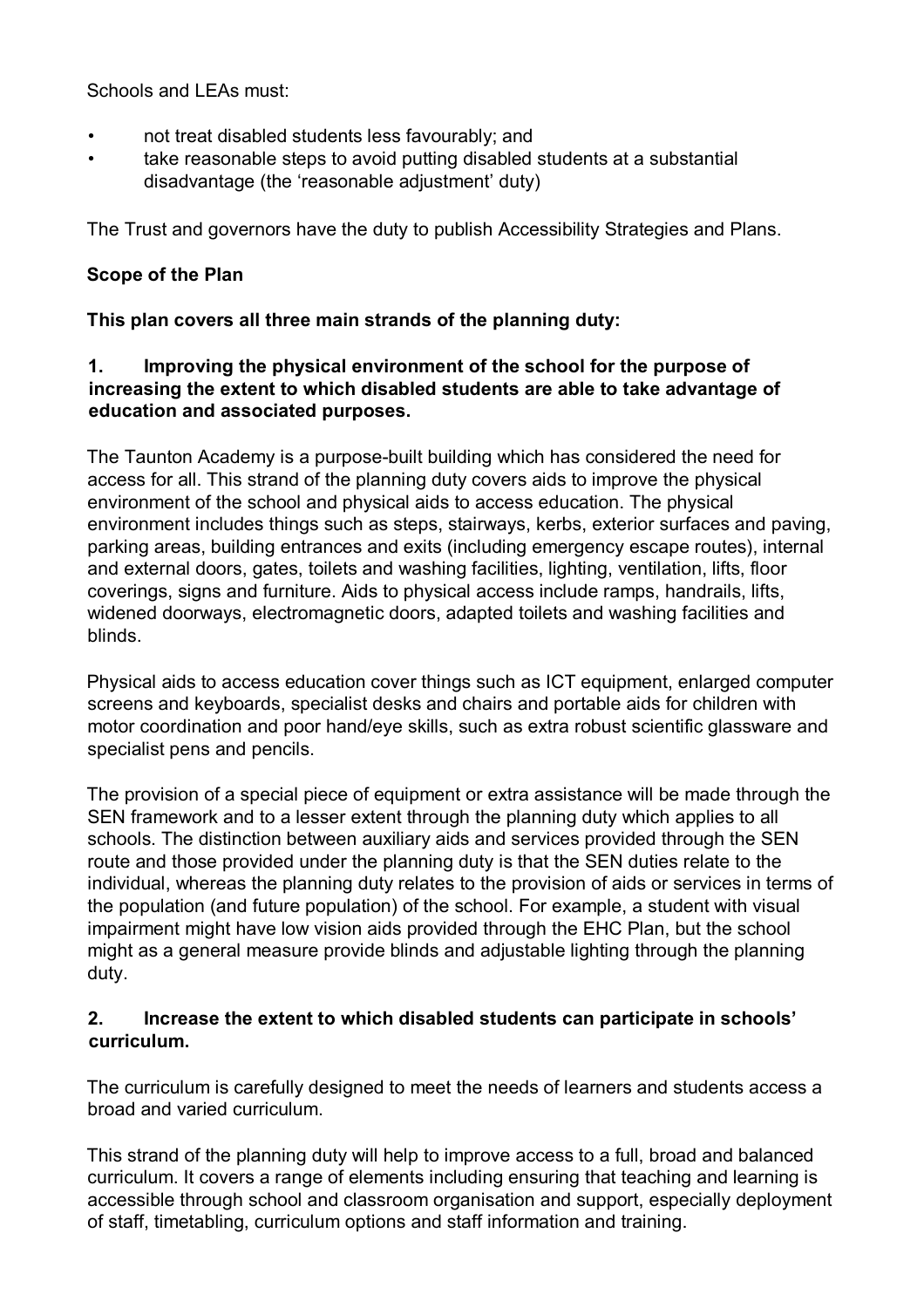Schools are expected to plan to improve progressively access to the curriculum for all disabled students although many adjustments to access will be dependent on individual needs and may be provided through the SEN framework. The accessibility strategies and plans will help to ensure that schools are planning and preparing to respond to the particular needs of individual students.

# **3. Improving the delivery of information to students with disabilities**

Any students requiring additional support are clearly identified on entry to The Taunton Academy. Those requiring specific support with communication are known by staff, so their needs can be met in lessons through differentiation. Some students are allocated additional support in morning registration where communication is used extensively and monitored on a daily basis by support staff. Some students are also allocated a key worker to ensure effective communication with parents as well as children. This part of the duty covers planning to make information normally provided by the school in writing to its students – such as handouts, timetables, textbooks, information about school events – available to disabled students. This will include alternative formats such as Braille, audio tape and large print and the provision of information orally or through a recognised symbol system or ICT. This information should also be made available within a reasonable time frame and take account of the students' disabilities and students' and parents' preferred formats.

# **Other related school policies**

Equality for disabled students is included as an explicit aim in all of the school's policies and is supported by the school's other policies including:

- Equality Policy
- Behaviour Policy
- Admissions Policy
- SEND policy
- Medication Policy
- Teaching and Learning Policy

# **Aims**

The Taunton Academy aims to include all students, including those with disabilities, in the full life of the school. Our strategies to do this will include:

- having high expectations of all students
- finding ways in which all students can take part in the full curriculum including sport, music, and drama
- planning out-of-school activities including all school trips and excursions so that students with disabilities can participate
- setting admissions policy and criteria which does not discriminate against students with disabilities or treat them unfairly
- devising teaching strategies which will remove barriers to learning and participation for students with disabilities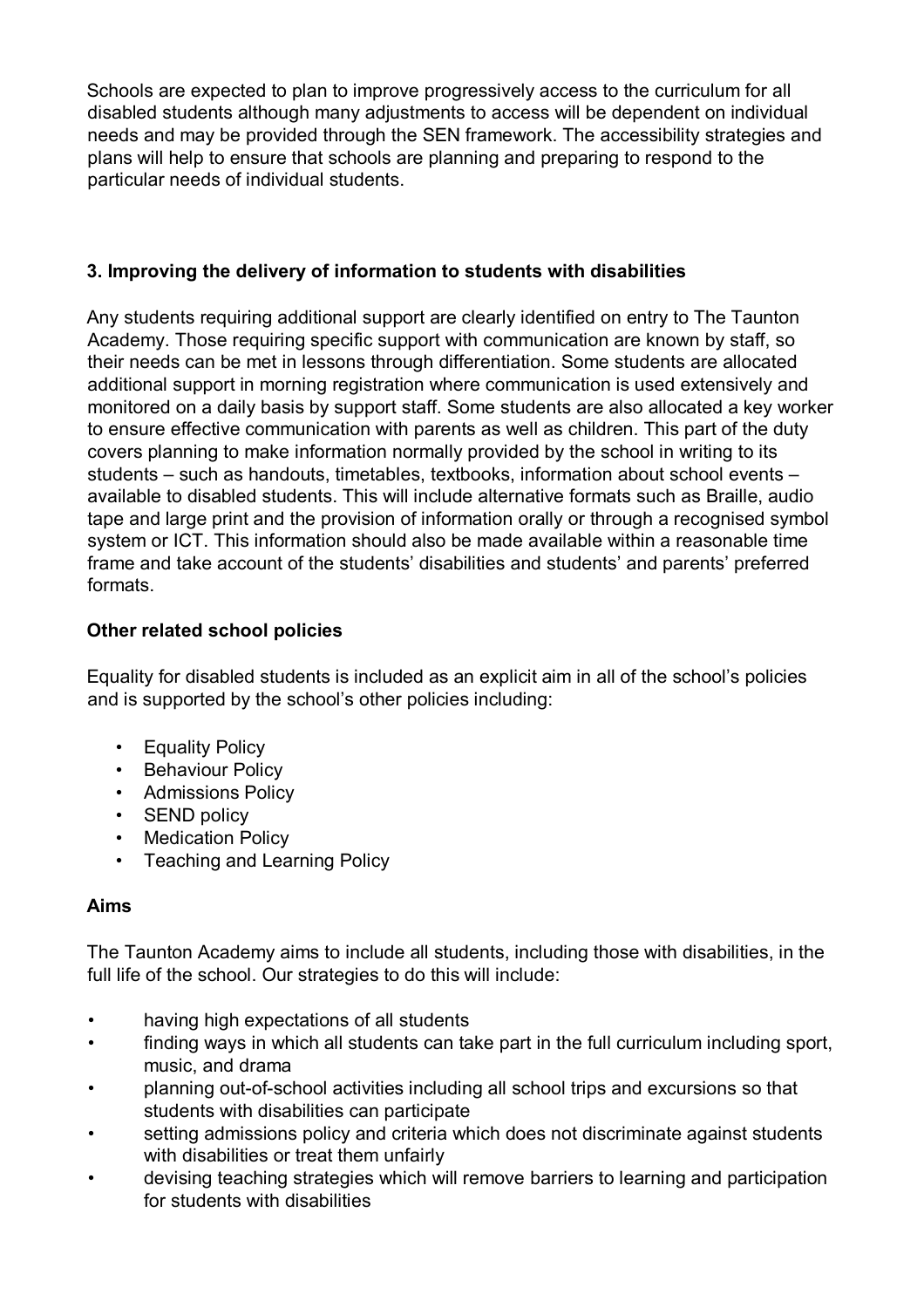- planning the physical environment of the school to cater for the needs of students with disabilities
- raising awareness of disability amongst school staff (teaching and non-teaching) through a programme of training
- by providing written information for students with disabilities in a form which is user friendly.
- by using language which does not offend in all its literature and make staff and students aware of the importance of language.

### **Actions to ensure equality for students with disabilities**

- 1. We shall undertake an equality audit using a cross section of staff, students and parents
- 2. As a result of the audit, we shall:
- write and action plan which includes targets
- make the policy and targets known to all teaching and ancillary staff, students and parents
- monitor the success of the plan
- the plan will be reviewed annually by the SENDCo
- 3. The Governing Body will report on how targets have been met in their annual report to parents (and what impact they have had on the achievements of students with disabilities).

# **Monitoring**

The Taunton Academy recognises that monitoring is essential to ensure that students with disabilities are not being disadvantaged, and that monitoring leads to action planning.

#### **We will monitor:**

- Admissions
- Attainment
- Attendance
- Rewards
- Sanctions
- Exclusions
- KS4 option choices
- Post 16 destinations
- Selection & recruitment of staff
- Governing body representation
- Parents attending consultation meetings
- Parents' involvement in the life of the school (representation on Parents for The Taunton Academy attendance at parents' evenings, in the classroom, school productions, sports day, fetes etc.)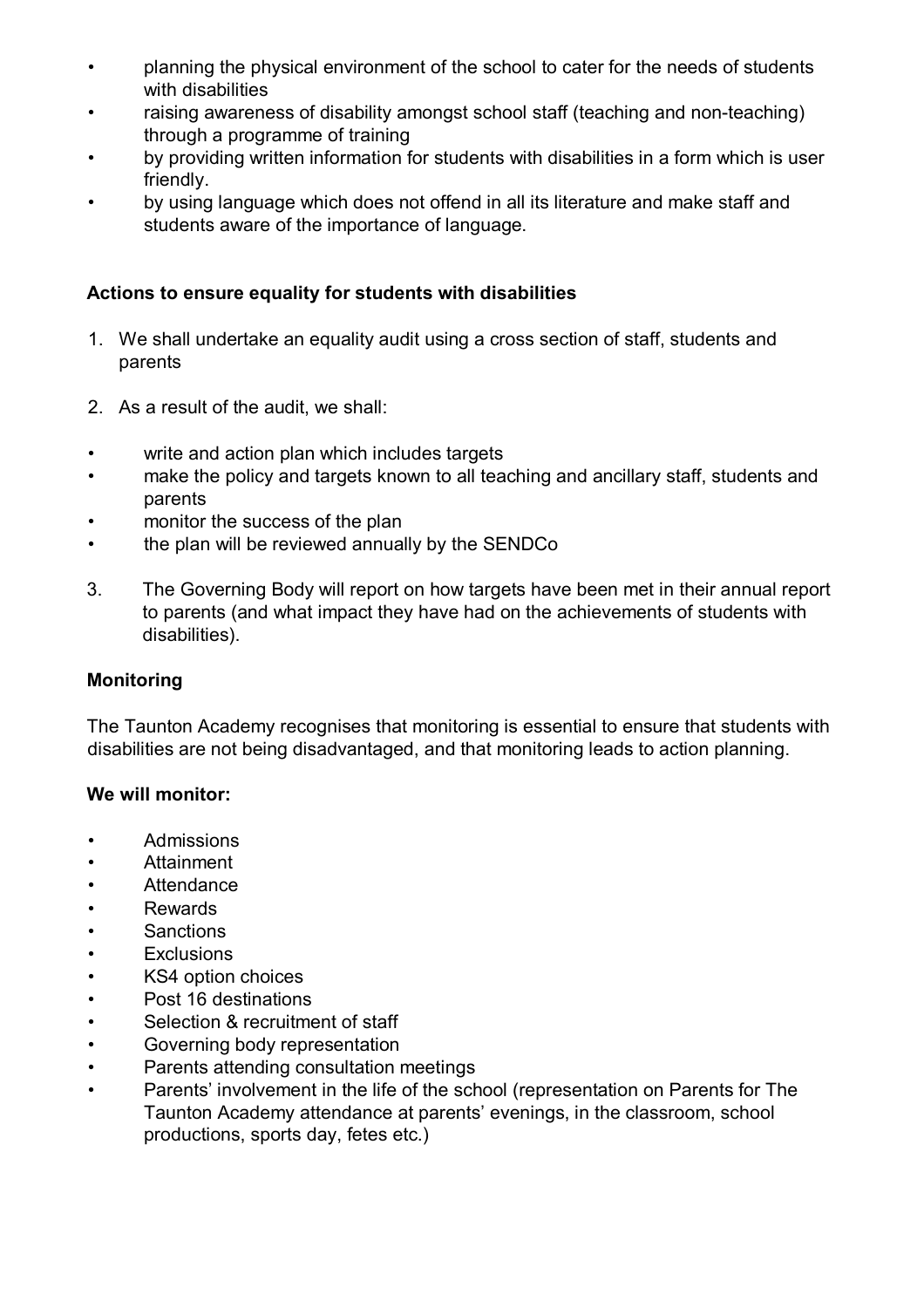Priorities Plan for 2019-2020

**a) Improving the physical environment of the school**

| <b>Strategies</b>                                                                                                                                                                                                                                                                            | <b>Outcomes</b>                                                                               | <b>Resources</b>                                                                                                                                               | <b>By Whom</b>                                                            |
|----------------------------------------------------------------------------------------------------------------------------------------------------------------------------------------------------------------------------------------------------------------------------------------------|-----------------------------------------------------------------------------------------------|----------------------------------------------------------------------------------------------------------------------------------------------------------------|---------------------------------------------------------------------------|
| Student's Individual Learning Plans and<br>Passports updated on Provision Maps regularly<br>to help teaching staff provide appropriate<br>learning strategies and provision for students<br>with individual needs i.e. close to a classroom<br>door, situated at the front of the classroom. | To enable staff to<br>differentiate effectively<br>for the physical needs<br>of our students. | Student's Individual Learning Plans/Medical<br>Healthcare Plans and advice from other<br>agencies as appropriate.<br>Embedding Read Write Gold software in the | External<br>agencies/SENCo/Medica<br>Officer<br><b>SENDCo/Assistant</b>   |
| Enlarged print. Specialist seating and assistive<br>technology such as Read, Write, Gold.<br>Specialist equipment such as stability cushions.                                                                                                                                                |                                                                                               | curriculum so that it accessible to all.<br>SEND laptops for GCSEs. I-pads.<br>Differentiated PE curriculum where appropriate.                                 | SENDCo/Teaching<br>Assistants/Teaching<br>Staff.                          |
| To deliver physiotherapy programmes to<br>students identified as having physical needs to<br>help improve core strength and stability.                                                                                                                                                       | To enable students to<br>have their physical<br>health needs met.                             | Specialist equipment such as pen grips and stability<br>cushions.                                                                                              |                                                                           |
| Additional support to be reviewed and updated<br>as required with additional training for staff and<br>students as required.                                                                                                                                                                 | To ensure students<br>and their parents are<br>consulted about                                | Students can also use an appropriate coloured paper/<br>books and coloured overlays for reading.                                                               |                                                                           |
| Students to be supported where<br>recommendations have been made external<br>agencies including the Occupational<br>Therapy service.                                                                                                                                                         | regularly about<br>equality at TTA.<br>To create easier                                       | Access to external agencies (EP, SALT, HSS, PIMS<br>$etc.$ ).                                                                                                  |                                                                           |
| Students to be supported where<br>recommendations have been made by the                                                                                                                                                                                                                      | access to the school<br>building.                                                             | A bid for internal doors to be fitted with push button<br>door openers.                                                                                        | <b>SAI Panel.</b>                                                         |
| support services including the Physical<br>Impairment and Medical Support team (PIMS),<br>Hearing Impairment Team,                                                                                                                                                                           | To ensure students                                                                            |                                                                                                                                                                | <b>SEND Professional</b><br><b>Advisory Services,</b><br><b>Inclusion</b> |
| Vision Impairment Team and Somerset<br>Communication and Interaction Team.                                                                                                                                                                                                                   | are not disadvantaged<br>in their exams.                                                      |                                                                                                                                                                |                                                                           |
| Adjustments made to the physical environment<br>as part of the GCSE Access Arrangements in line<br>with the JCQ guidelines.                                                                                                                                                                  |                                                                                               |                                                                                                                                                                | Exams<br>Officer/SENCo/teaching<br>staff                                  |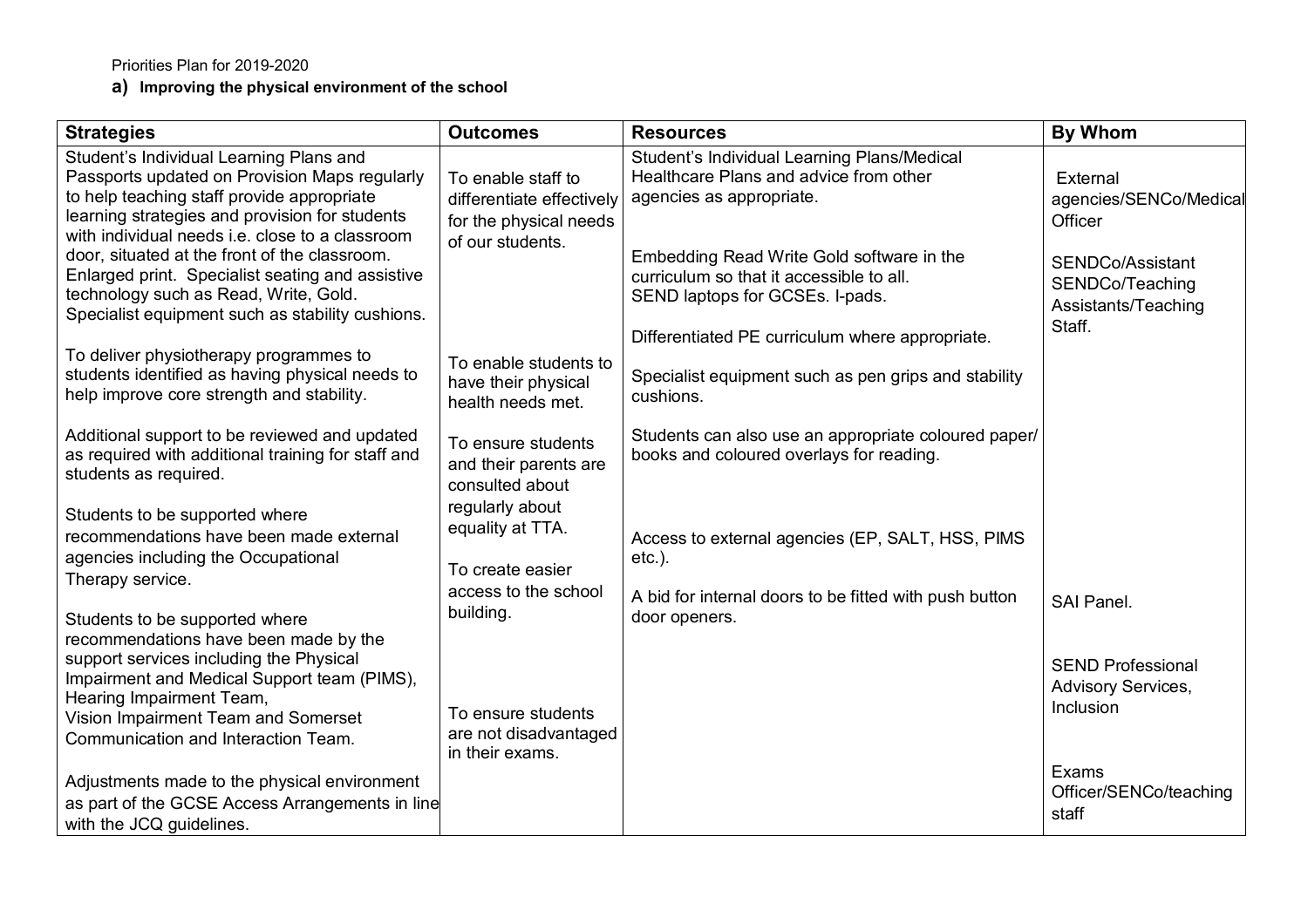**b) Increase the extent to which disabled students can participate in the schools' curriculum.** 

| <b>Strategies</b>                                                                                                                                                                                                                                                                                                                                                                                                                                                                                                                                                                                                                                                                                                                                                                                                                                                                                                                                                                                                                                                                                              | <b>Outcomes</b>                                                                                                                                                                                                                                                                                                                                                                                                                                                                                                                                                     | <b>Resources</b>                                                                                                                                                                                                                                                                                                                                                                                                                                                                                                                            | <b>By Whom</b>                                                                                                                                        |
|----------------------------------------------------------------------------------------------------------------------------------------------------------------------------------------------------------------------------------------------------------------------------------------------------------------------------------------------------------------------------------------------------------------------------------------------------------------------------------------------------------------------------------------------------------------------------------------------------------------------------------------------------------------------------------------------------------------------------------------------------------------------------------------------------------------------------------------------------------------------------------------------------------------------------------------------------------------------------------------------------------------------------------------------------------------------------------------------------------------|---------------------------------------------------------------------------------------------------------------------------------------------------------------------------------------------------------------------------------------------------------------------------------------------------------------------------------------------------------------------------------------------------------------------------------------------------------------------------------------------------------------------------------------------------------------------|---------------------------------------------------------------------------------------------------------------------------------------------------------------------------------------------------------------------------------------------------------------------------------------------------------------------------------------------------------------------------------------------------------------------------------------------------------------------------------------------------------------------------------------------|-------------------------------------------------------------------------------------------------------------------------------------------------------|
| In line with the TTA's SEND policy and<br>Information Report, a student's profile and plan<br>will be drawn up for students who have<br>identified needs.<br>Parents and students will be consulted about<br>their plans and staff will differentiate<br>appropriately. This may mean the curriculum<br>needs to be adjusted for all students in a<br>class/year group or for an individual student.<br>SEND students are monitored through reviews,<br>parental meetings and the EHA process.<br>Staff are given regular training on frequently met<br>conditions and any conditions that are new to the<br>school i.e. Hemiplegia training, diabetes etc.<br>where appropriate.<br>New staff are given additional training and<br>information about supporting commonly met<br>conditions and those present in the school and is<br>updated on a student's Individual Learning Plan<br>or Medical Healthcare Plan i.e. asthma/epi-pen<br>use/diabetes.<br>Medical Healthcare plans are drawn up for new<br>students and reviewed at least annually i.e. for<br>diabetic students in line with school policy. | Students who have<br>an EHC Plan or who<br>have been identified<br>as having additional<br>needs will have a<br>supported transition<br>into Post-16<br>provision.<br>All students who<br>receive exclusions or<br>high levels of<br>sanctions to have their<br>needs reviewed and<br>additional support as<br>required. Exclusions<br>data to be monitored<br>regularly.<br>Parents, students and<br>staff to be consulted<br>regularly about<br>equality within the<br>Academy.<br>To ensure that TTA<br>can support students<br>with medical<br>conditions in an | Access to relevant external professionals as required<br>to support students.<br>Year Leader monitoring, key worker, PSP, ELSA<br>support. Break and lunch time support.<br>Exit/Medical timeout cards to allow students to move<br>freely through the corridors between lessons or access<br>the toilet as and when required.<br>Medications to be kept in school under relevant<br>government guidelines i.e. asthma inhalers/epi-pens to<br>prevent students becoming unwell and not being able<br>to access/participate in school life. | SENDCo/Assistant<br>SENDCo/<br>All teaching staff<br><b>Medical Officer</b><br>Attendance Officer in-<br>conjunction with<br>Learning Support<br>Team |
|                                                                                                                                                                                                                                                                                                                                                                                                                                                                                                                                                                                                                                                                                                                                                                                                                                                                                                                                                                                                                                                                                                                | emergency.                                                                                                                                                                                                                                                                                                                                                                                                                                                                                                                                                          |                                                                                                                                                                                                                                                                                                                                                                                                                                                                                                                                             |                                                                                                                                                       |

**c) Improving delivery of information to students with disabilities**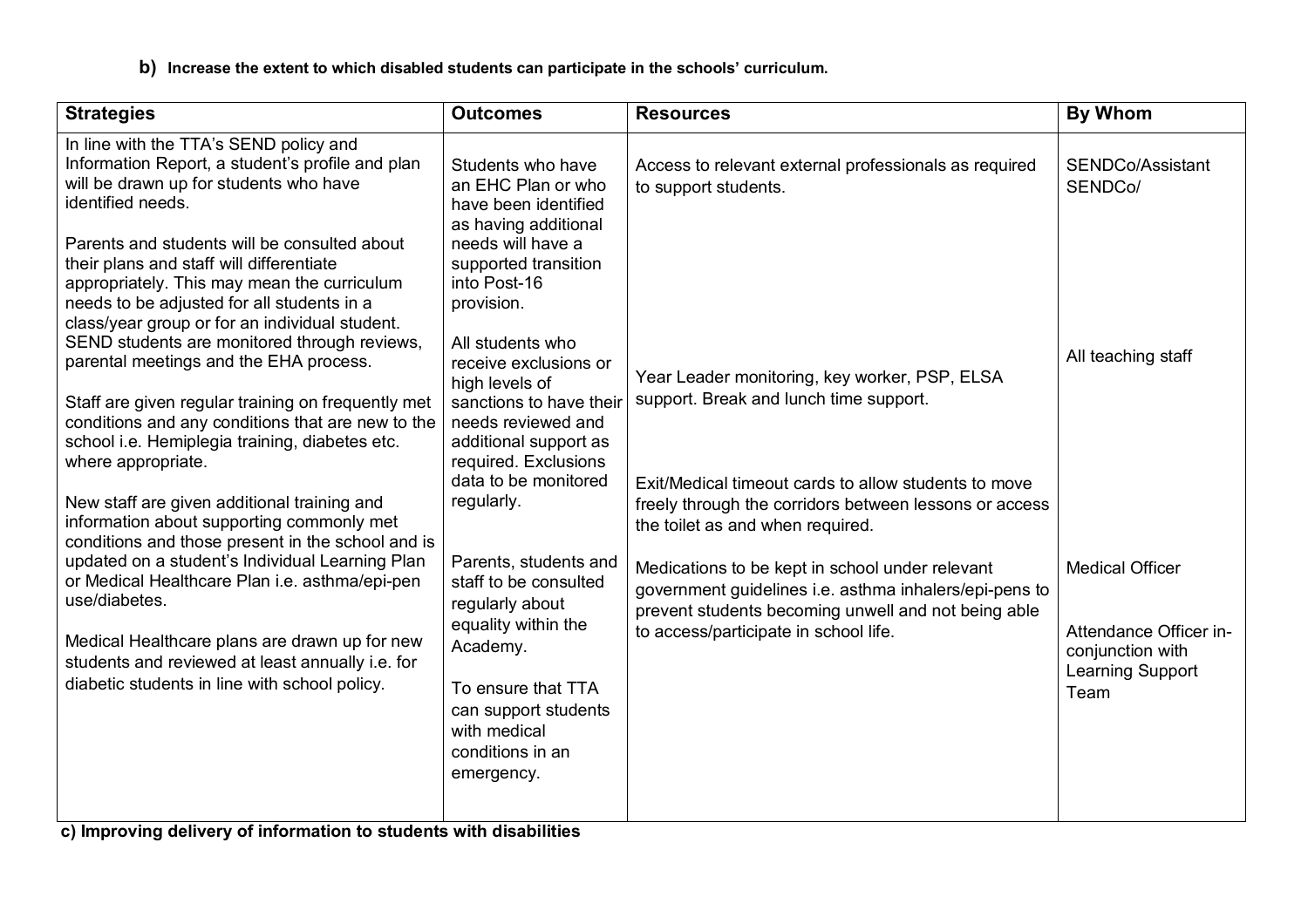| <b>Strategies</b>                                                                                                                                                            | <b>Outcomes</b>                            | <b>Resources</b>                                                                                                        | <b>By Whom</b>                             |
|------------------------------------------------------------------------------------------------------------------------------------------------------------------------------|--------------------------------------------|-------------------------------------------------------------------------------------------------------------------------|--------------------------------------------|
| Use of ICT for reading and scribing.                                                                                                                                         |                                            | Read Write Gold software purchased in<br>2019                                                                           | <b>SENCo</b>                               |
| Students to have access to ICT to facilitate this or<br>a TA may be used.                                                                                                    | To ensure students<br>can access resources |                                                                                                                         |                                            |
| Dyslexia friendly resources - enlarged<br>print/coloured overlays and paper. Reading rulers.                                                                                 | and information.                           | Accelerated Reader, I-pads and Laptops<br>along with assistive software are<br>available in school.                     | <b>SENCo</b>                               |
| Specialist maths equipment - ruler/protractor from<br>the Partially Sighted Society as recommended by<br>the Somerset Vision Support Team.                                   |                                            | Dyslexia friendly resources used e.g.<br>yellow books and paper, reading rulers.<br>Dyslexia mentoring also in place.   |                                            |
| Improved communication with parents via<br>emails/reports/telephone calls/ etc. if parents feel<br>there is an unmet learning need.                                          |                                            | Exam Access Arrangements in place for<br>students in Y9 and above. Laptops and<br>netbooks available for use in school. | Heads of<br>Departments<br>(HoF's)         |
| Hearing transmitters for students with hearing<br>impairments under the guidance of the Somerset<br>Hearing Support Team.                                                    |                                            | Monitoring of sanctions to ensure they<br>are not the result of unmet needs                                             | Somerset<br><b>Hearing Support</b><br>Team |
| Individual Learning Plans available on Classcharts<br>to help teachers provide the most appropriate<br>support to students with disabilities.                                |                                            | Reader pens purchased in 2019 are<br>accessible to students who need them.<br>Coloured paper and overlays are           |                                            |
| Multi-sensory literacy interventions/spelling<br>detectives and Mathswhizz available to students<br>with the highest needs.                                                  |                                            | available to all departments                                                                                            |                                            |
| Direct Instruction to be delivered by skilled staff to<br>help improve numeracy and literacy for students<br>with the highest need in Year's 7 and 8 from<br>September 2019. |                                            |                                                                                                                         |                                            |
| Speech and language interventions run if<br>therapeutic assessment recommends them.                                                                                          |                                            |                                                                                                                         |                                            |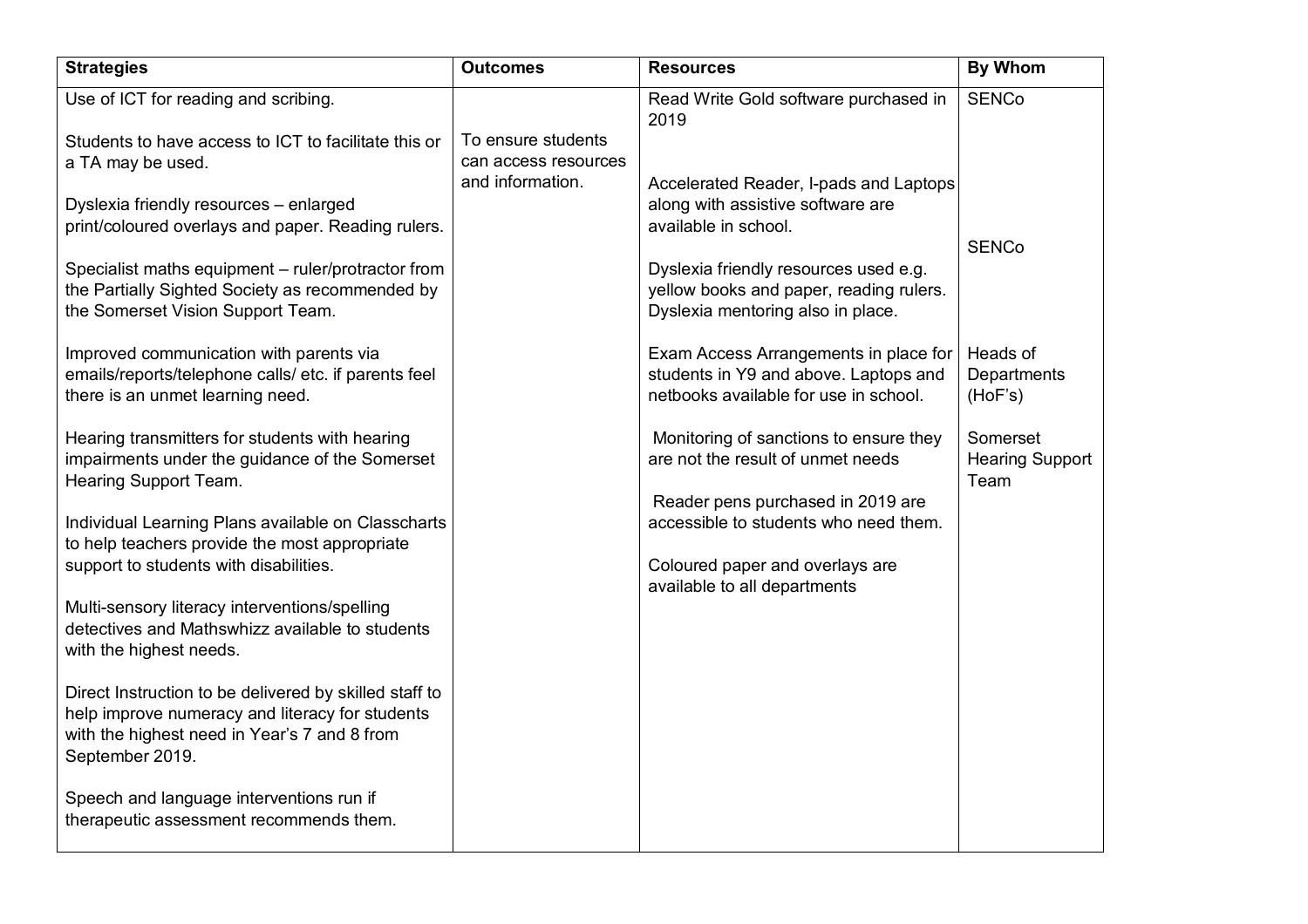| Learning Plans and Student Passports and<br>additional resources are available to staff to help             |  |  |
|-------------------------------------------------------------------------------------------------------------|--|--|
| them differentiate appropriately for the most<br>common forms of need.                                      |  |  |
| Cumulative multi-sensory literacy interventions are<br>run for the students with the highest level of need. |  |  |
|                                                                                                             |  |  |
|                                                                                                             |  |  |
|                                                                                                             |  |  |
|                                                                                                             |  |  |
|                                                                                                             |  |  |
|                                                                                                             |  |  |
|                                                                                                             |  |  |
|                                                                                                             |  |  |
|                                                                                                             |  |  |
|                                                                                                             |  |  |